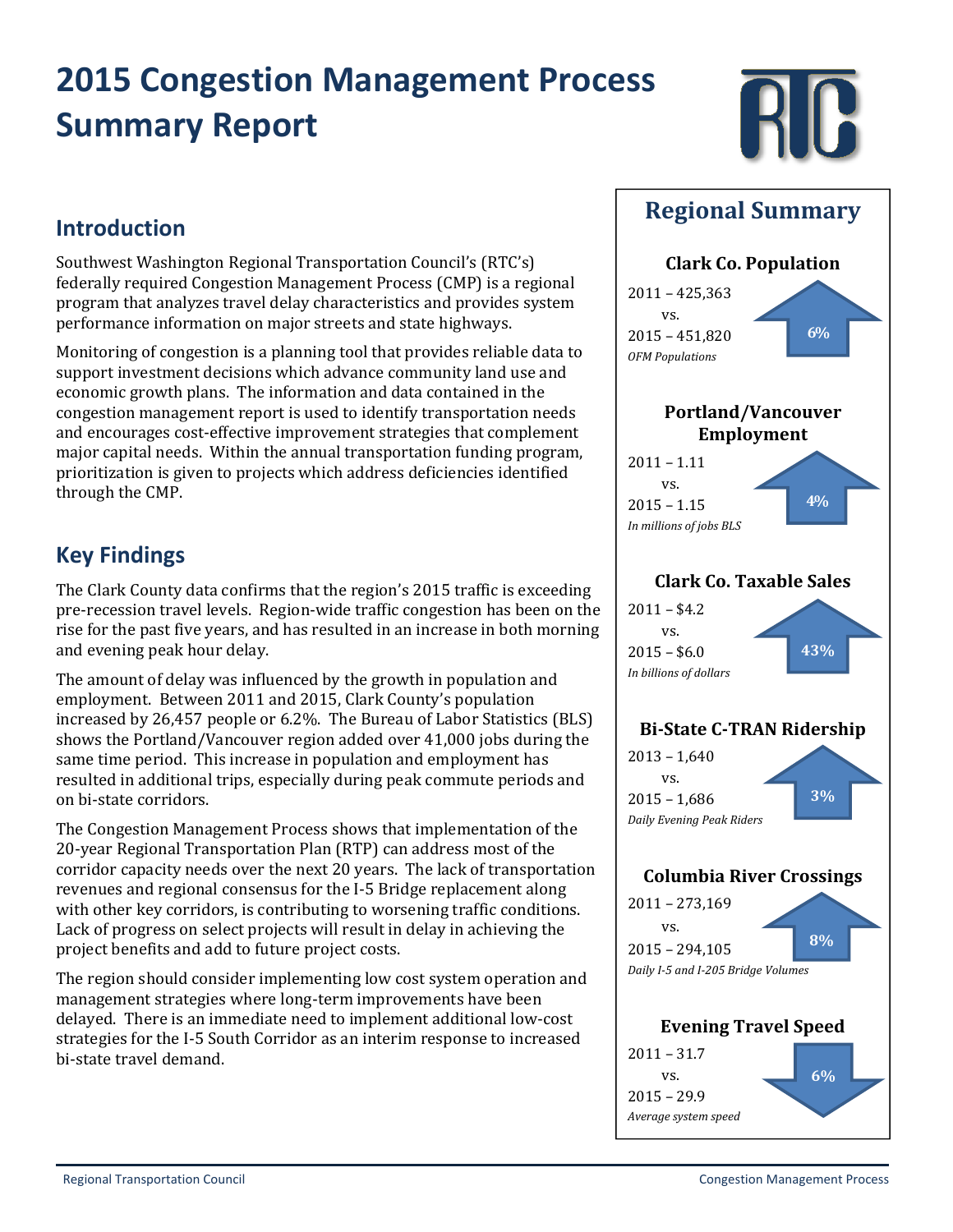### **Bi‐State & Regional Traffic**

The major hot spots for regional congestion are at the Columbia River bridges for travel between Clark County and Portland. The demand for bi-state travel has increased each year over the last five years. Both the I-5 and I-205 traffic volumes continue to grow and set all time daily records. In 2015, over 294,000 vehicles crossed the two bridges on an average day, up from 273,000 in year 2011 (up 7.7%).

| Year | I-5      | $I-205$ | Total   | Growth  |
|------|----------|---------|---------|---------|
| 2011 | 128,115  | 145,054 | 273,169 | $0.4\%$ |
| 2012 | 128,373, | 145,440 | 273,813 | $0.2\%$ |
| 2013 | 130,511  | 148,152 | 278,663 | 1.7%    |
| 2014 | 132,592  | 151,735 | 284,327 | 2.2%    |
| 2015 | 135,696  | 158,409 | 294,105 | 3.3%    |

Both Columbia River bridges and connecting corridors experience daily congestion, which is most acute during morning and evening peak periods. Due to the levels of peak period congestion, the total volume of traffic served is reaching a saturation point resulting in the flattening of total peak hour volumes and a longer peak period.

When non-recurring events (collisions, breakdowns, debris in roadway, construction, and special events), occur in one of the bi-state corridors, not only can the corridor experience extensive delays, but other regional and local corridors can experience significant congestion.

Morning peak hour delay has significantly increased over the last five years. The morning backup on the I-5 South corridor regularly extends north to Main Street, on I-205 north to Padden Parkway, and on SR-14 Central east to 192nd Avenue.



Significant congestion also occurs on I-5 and I-205 heading from Oregon into Washington during the evening commute. A review of traffic data shows that the Glenn Jackson Bridges has the highest total daily volume and the I-5 Interstate Bridge has the highest density of traffic per travel lane within the region:

| Location             | <b>Total</b><br><b>Volume</b> | <b>Volume Per</b><br>Lane |
|----------------------|-------------------------------|---------------------------|
| I-5/Columbia River   | 136,321                       | 22,720                    |
| I-205/Columbia River | 161,738                       | 20,217                    |
| I-205/Columbia Blvd  | 128,960                       | 21,493                    |
| I-5/Terwilliger      | 117,913                       | 19,652                    |
| I-84/Hollywood       | 133,891                       | 22,315                    |
| Hwy 26/Tunnel        | 132,213                       | 19,350                    |

*I*<sup>•</sup>*5 Corridor*: A review of both ODOT and WSDOT data stations shows a break in speed patterns near the Interstate Bridge. In the morning peak, the  $I-5$ corridor experiences slow speed from Vancouver to Portland, with the slowest speed just north of the Interstate Bridge  $(14$  mph). During the evening peak most of the congestion in the I-5 corridor occurs south of the Interstate Bridge (15 mph). An analysis of weekend data also shows significant speed reduction (12 mph) between Lombard to the Interstate Bridge during the evening peak period.

| I-5 Corridor           | Southbound<br><b>AM Peak</b> | <b>Northbound</b><br><b>PM Peak</b> |
|------------------------|------------------------------|-------------------------------------|
| SR-500 to Columbia Rv. | 14 mph                       | 46 mph                              |
| Columbia Ry. to I-84   | 22 mph                       | $15$ mph                            |

*I***-205 Corridor**: This corridor can accommodate a high traffic demand without significant impacts to speed. The corridor usually operates near capacity and posted speed limit during the morning commute. During the evening commute, regular slowing occurs on the Portland side of the Columbia River, especially around major interchanges. Slowing can also occur around interchanges on the Washington side of the Columbia River 

| I-205 Corridor         | Southbound<br><b>AM Peak</b> | <b>Northbound</b><br><b>PM Peak</b> |
|------------------------|------------------------------|-------------------------------------|
| SR-500 to Columbia Ry. | 47 mph                       | 46 mph                              |
| Columbia Ry. to I-84   | 48 mph                       | $25$ mph                            |

**SR**-14 Corridor: Just east of I-205, the SR-14 corridor experiences a high demand, with slowing associated with access between SR-14 and I-205.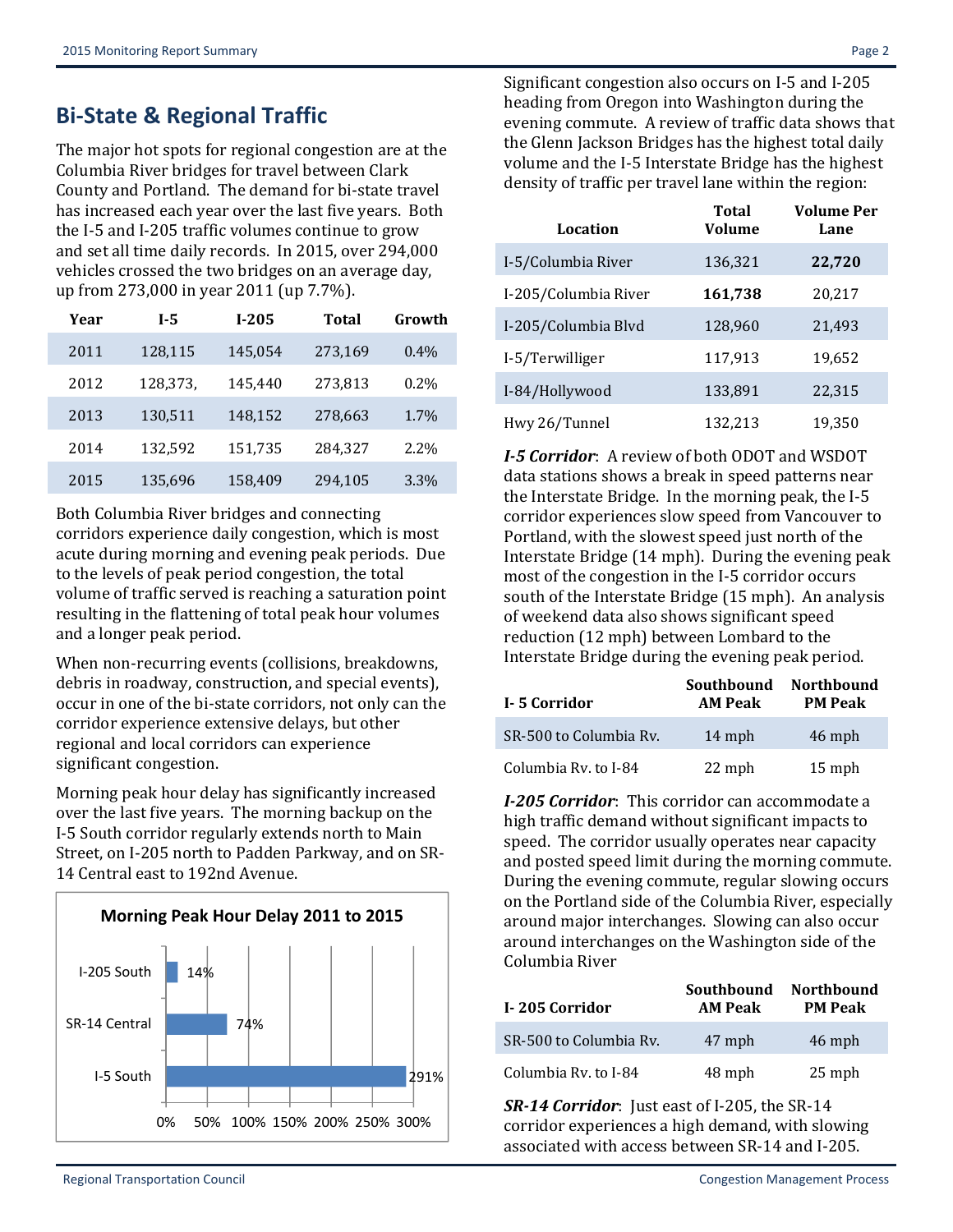# **I‐5 Interstate Bridge Delay**

Travel time data is collected annually, by using global positioning system (GPS) units and by driving corridors multiple times during the morning peak period (6:30-8:30 AM). Between 2011 and 2015 the probe vehicle data showed a significant increase in travel time on I-5 between Main Street and Jantzen Beach exits. C-TRAN also experienced a significant increase in travel time for commuter trips using the I-5 corridor. Over the past five years, travel time increased from  $6\frac{1}{2}$  minutes to just over 25 minutes.



Between 2011 and 2015 the morning travel speed declined from 31 mph to 8 mph in the I-5 South Corridor. With a posted speed limit of 50 mph, the I-5 Southbound morning travel is the lowest performing speed corridor in Clark County (travel speed is 15% of the posted speed limit). The I-5 corridor is so congested during the morning peak, that many commuters use Vancouver's Main Street and St. Johns Boulevard as an alternative during the morning commute, creating congestion on these local major arterials.



The majority (82%) of C-TRAN's ridership occurs on the C TRAN's urban routes, with approximately 12% of the ridership occurring on commuter routes. However, the highest morning transit ridership  $(1,100+$  passengers) occurs across the Interstate Bridge as Clark County commuters connect to employment opportunities in Portland. C-TRAN's On-Time Performance Report shows that transit routes that cross the Interstate Bridge had the lowest on-time performance.

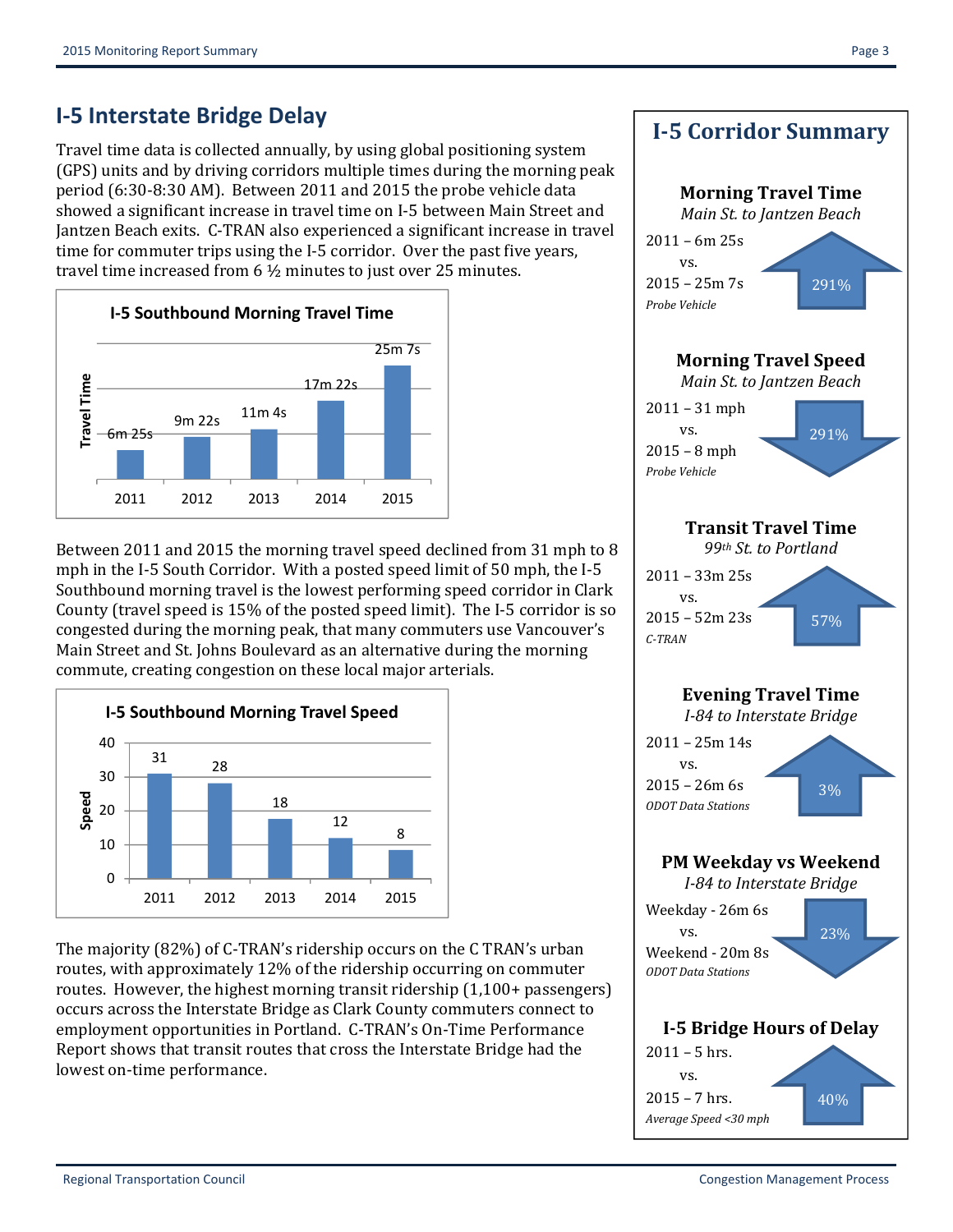*I*<sup>-5</sup> *Bridge Southbound*: Southbound morning operations across the Interstate Bridge have significantly declined over the past five years. Corridor turbulence, associated with interchanges and the bridge geometry, is leading to lower speed and throughput during peak periods. Between 2011 and 2015, over 1,000 fewer trips are crossing the bridge in the morning peak two hour period. Commuters are also leaving earlier to make their destination on time. In 2011, the morning southbound peak lasted three hours with speeds under 50 mph. By 2015, the morning southbound peak was five hours. The following graphs demonstrate the relationship between speed and volumes for southbound travel on the Interstate Bridge. 





00 10:0011:0012:00 1:00 2:00

SB Speed -SB Volume

 $NB Speed =$ 

-NB Volume

*I*<sup>-5</sup> *Bridge Northbound*: Northbound evening operations across the Interstate Bridge have changed little over the past five years, as the corridor reached a saturation point during the evening period in the early 1990's. Corridor speed and throughput during the peak period has remained constant between 2011 and 2015. The afternoon peak is starting an hour earlier at noon, and the highest volume has shifted to a later time period of 5 pm. The corridor is consistently congested, with major failures occurring when an incident occurs on the bridge.

NB Speed WB Volume



yolu

Hourly<sup>1</sup>

Weekday

 $\alpha$ 

12:00 1:00 2:00 3:00



**I‐5 Bridge Northbound 2011 vs 2015 (2:00‐5:59 PM)** Speed Volume 2% 2% 

 $\theta$ 

o channel company<br>
Hourly Speed mph)

Weekday

 $20 \frac{8}{5}$ 

 $10$ 

on announcement one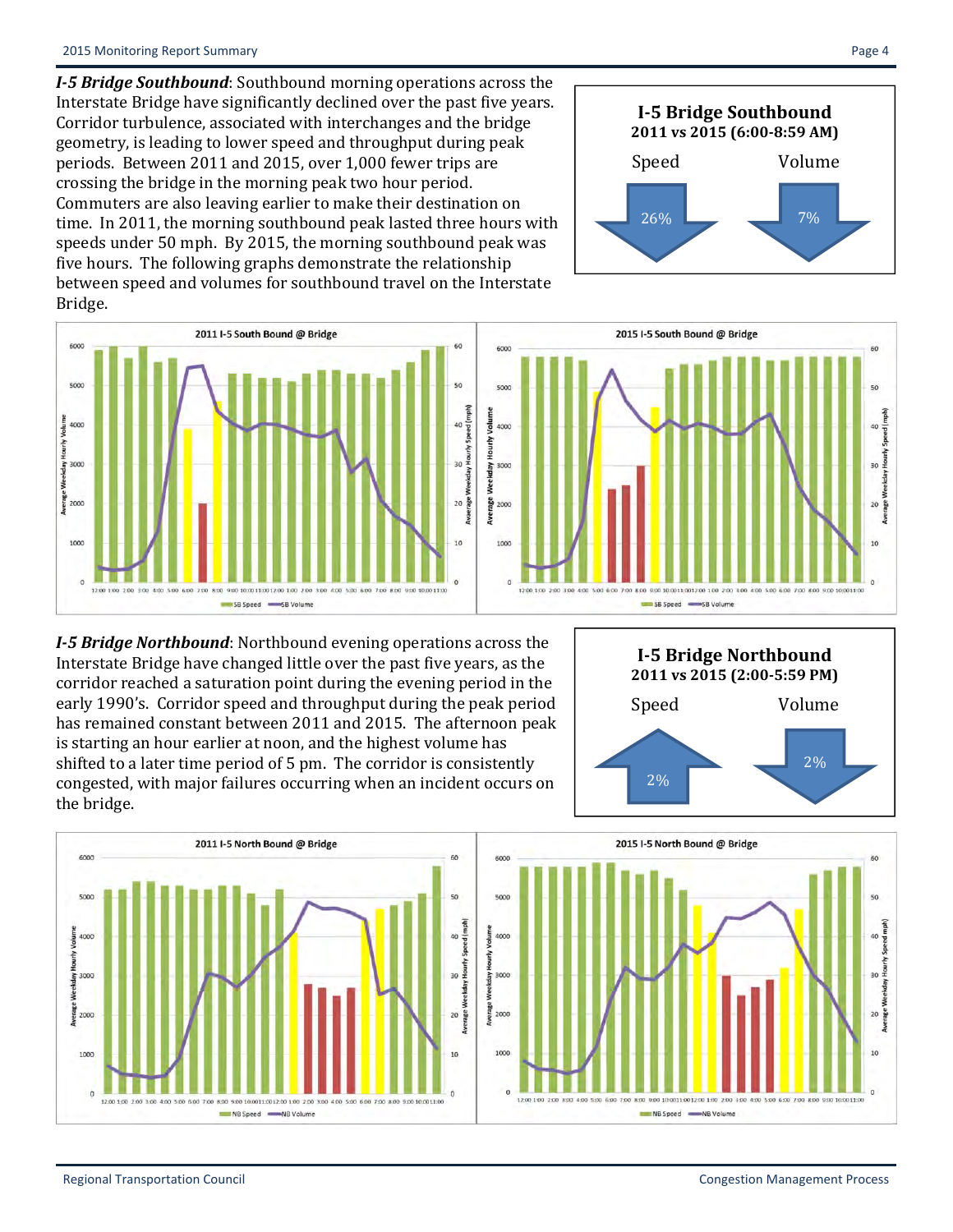### **Corridors: Volume to Capacity**

The corridor capacity ratio is an aggregation of the volume/capacity ratios for the individual segments that make up a corridor. The capacity ratio provides an indication of how well the transportation facility carries the existing traffic volumes. A ratio above 0.90 is an indicator of significant congestion. A ratio of 1.00 and above indicates the worst traffic congestion.

The five worst volume to capacity corridors are:

|   | *I-5, Main St. to Jantzen Beach (AM)                              | >1.00 |
|---|-------------------------------------------------------------------|-------|
| 2 | 18th St., 112th Ave. to 162nd Ave. (PM)                           | >1.00 |
| ર | SR-14, I-205 to 164 <sup>th</sup> Avenue (AM/PM)                  | >0.90 |
| 4 | I-205, Airport Way to SR-500 (AM)                                 | >0.90 |
| 5 | Main Street, Ross Street to Mill Plain (AM)                       | >0.90 |
| 6 | Fourth Plain, 117 <sup>th</sup> Av. to 162 <sup>nd</sup> Av. (PM) | >0.90 |
|   | SR-503, NE 119th St. to Fourth Plain (PM)                         | >0.90 |

*\* At the I‐5 Bridge, traffic demand exceeds available capacity during the morning commute. The result is that fewer vehicles are able to get through the corridor.*



#### **Corridors: Lowest Speed Percentage**

The level of speed in the corridor is ranked by comparing actual measured travel speed to the posted speed limit. The percentage along arterials is often directly connected to delay at signalized intersections. Improved progression and coordination between signals will improve overall travel time and safety. A travel speed lower than 60% of the posted speed limit is below average and is an indicator of delay.

The eight lowest speed percentage corridors are:

| 1 | I-5, Main St. to Jantzen Beach (AM)                   | 15% |
|---|-------------------------------------------------------|-----|
| 2 | Andresen, Mill Plain to SR-500 (PM)                   | 40% |
| 3 | SR-14, 164 <sup>th</sup> Avenue to I-205 (AM)         | 44% |
| 4 | Fourth Plain, 117th Av. to 162nd Av. (PM)             | 48% |
| 5 | *Mill Plain, I-5 to Fourth Plain (PM)                 | 50% |
| 6 | SR-500, I-5 to Andresen Road (PM)                     | 50% |
| 7 | SE 164 <sup>th</sup> Avenue, SR-14 to Mill Plain (PM) | 50% |

\**Construction closed a lane in part of the corridor*